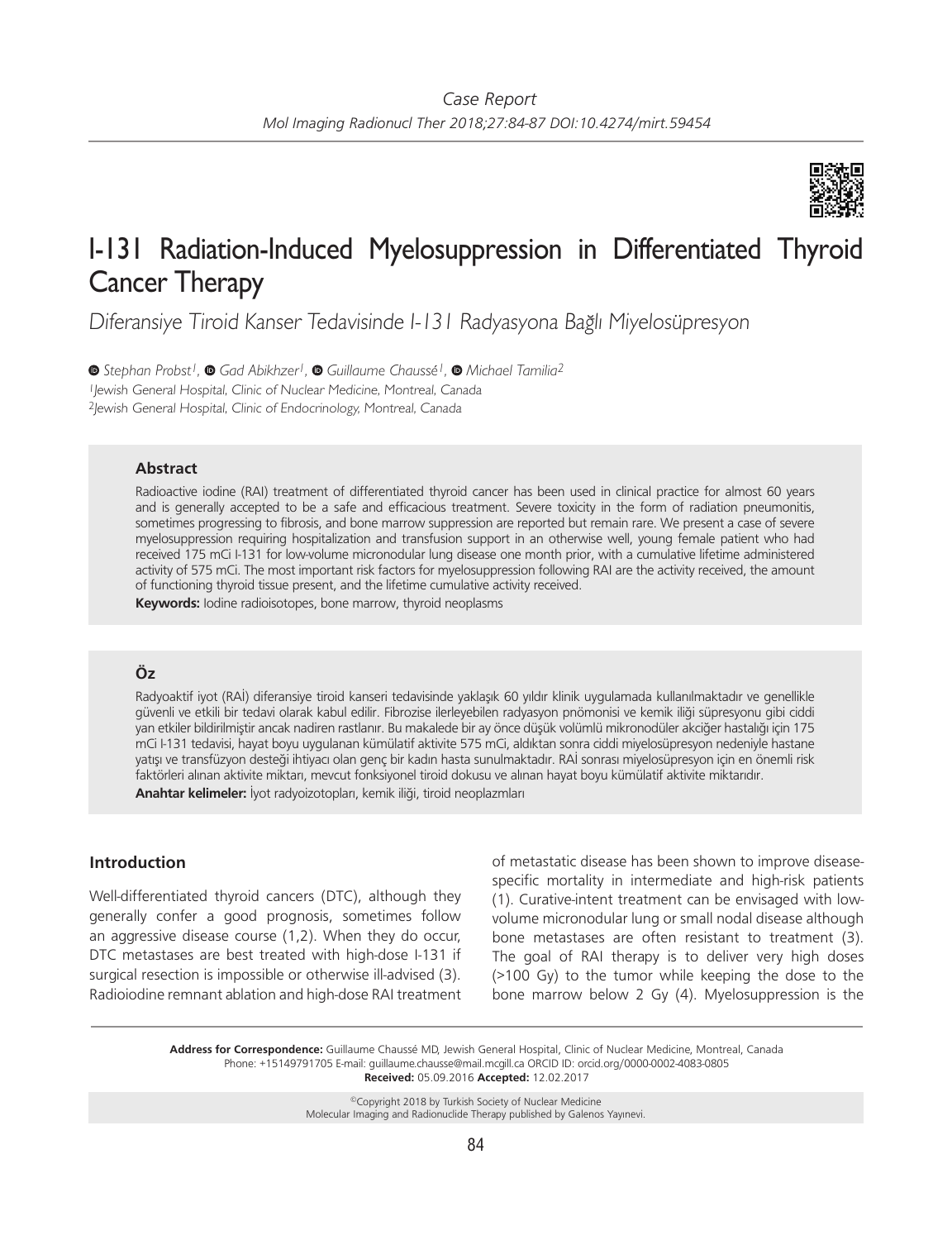most important and dose-limiting toxicity of high-dose I-131 therapy but remains rare in clinical practice. Bone marrow suppression is dose-dependent and highly related to the volume of functional thyroid tissue and lifetime total activity received (3,5). Pulmonary fibrosis is another potentially fatal complication of high-dose I-131 when the tumor burden in the lungs is important (2). Other more common acute toxicities include nausea and vomiting, epigastric discomfort and sialadenitis; however, these are self-limiting conditions (2). Generally, the accepted safe tolerance for the blood (or bone marrow) is a total absorbed dose of 2 Gy or, as a surrogate, less than 80 mCi whole-body retention at 48 h with lung metastases and 120 mCi at 48 h without lung lesions (6,7). Dosimetry, although described in the literature, involves estimates and assumptions, remains time-consuming and expensive, and is not routinely performed at our institution (1). However, dosimetric calculations can lead to the safe administration of higher treatment doses for about a quarter of patients; and conversely can identify the small number of patients in which empiric doses must be reduced (4). Most centers, including ours, have gravitated towards an empiric, fixeddose treatment regimen using 30-200 mCi for RAI. Although certain authors have suggested that empiric dosing often exceeds maximum tolerated activities in older patients, most institutions do not report clinically significant adverse outcomes (2,6). In keeping with our experience, some authors note that while myelosuppression is common in patients treated with single-treatment activities up to 300 mCi, it is almost invariably mild (2).

#### **Case Report**

All of the procedures and treatments described in the case report have been performed according to clinical practice standards at our institution after obtaining the patient's informed consent. Following the initial diagnosis, the patient underwent a total thyroidectomy and lymph node dissection for a 5 cm x 3.5 cm x 2.2 cm diffuse sclerosing variant of papillary thyroid cancer on Feb 9th 2000, at age 19. There were positive margins and all eleven sampled lymph nodes were positive for malignancy. The patient was thyroglobulin antibody-positive and further thyroglobulin measurements were not performed. She underwent radioiodine remnant ablation with 150 mCi I-131 on April 18th 2000 and follow-up post-therapy whole-body scanning revealed no iodine-avid disease outside of the thyroid bed. Subsequent whole-body I-131 scans and high resolution ultrasound of the neck remained negative and the patient was considered to be disease-free until December 2004 when routine iodine-scintiscanning revealed abnormal foci of uptake in the thyroid bed, the left neck and the superior mediastinum. The patient was admitted for high dose I-131 and received 150 mCi on September 17th 2004. Posttherapy scanning revealed the same three pre-treatment foci, and additional uptake at both lung bases, compatible

85

with functioning DTC lung metastases. In 2005 and 2006 serial chest CTs demonstrated slowly progressing scattered milimetric lung nodules bilaterally. Several ultrasound scans of the neck failed to show any local disease. The patient was retreated for progressive micronodular lung metastases with 100 mCi I-131 on September 6th 2006. Post-therapeutic scanning revealed persistent but improved cervical foci and diffuse increased uptake in both lungs. In view of false-negative tracer-dose I-131 scanning, a decision was taken at this time to re-treat the patient in 9 months' time empirically with high-dose radioiodine. She then received 175 mCi I-131 on July 24th 2007, for a total lifetime activity of 575 mCi. Post-therapy scanning approximately 1 week later again showed lung uptake, but it was much improved as compared to 2006. No complete blood count (CBC), chemistry panel or other blood work was ordered at the time of admission for RAI treatment as this was not part of the institution's protocol, and the patient was discharged in good clinical condition to follow up with her endocrinologist. About one month post-treatment on August 26th 2007, the patient presented to her local community hospital complaining of fatigue, heavy menses, epistaxis, headache and multiple pre-syncopal episodes in the preceding week. Upon investigation she was found to have pancytopenia with a platelet count of 12.000 per microliter, a hemoglobin (Hg) of 85 g/L, a white blood cell (WBC) count of 1.5 per microliter and neutrophils of 0.7 per microliter. The first CBC performed at our institution on the following day is explained in detail in Table 1. Although no recent values were available for a trend comparison, a CBC in 2002 (5 years prior) was completely within normal limits and the most recent CBC in 2004 (3 years prior) was remarkable only for a slightly low platelet count of 112.000 per microliter (reference range 150-400.000 per microliter). Her TSH was appropriately suppressed and free T4 was just above the upper limit of normal. Blood pressure (112/71 mmHg), heart rate (64 BPM) and serum biochemistry were normal and she was afebrile when she was transferred to our institution for further treatment. Upon admission, packed red blood cell (RBC) and platelet transfusions were given and the granulocyte colony-stimulating factor analog, filgrastim (300 mcg SQ QD) and erythropoietin (48.000 units SQ QWeek) were started. The Hg and WBC trends from the admission are illustrated in Graphic 1; the jumps in Hg represent RBC transfusions. The full virological work-up was negative. Vitamin B12 and folate levels were normal. The immunoglobulin profile, beta-2 microglobulin and iron studies were unremarkable. The patient had an inappropriately low level of circulating reticulocytes, given her anemia. The hematology consult team, having failed to identify any other cause of the pancytopenia, settled on a working diagnosis of RAI-induced bone marrow suppression. The patient's admission was complicated by a febrile neutropenic episode which was empirically treated for a number of days with ticarcillin/clavulanate and gentamycin; however, a source of infection was never identified and the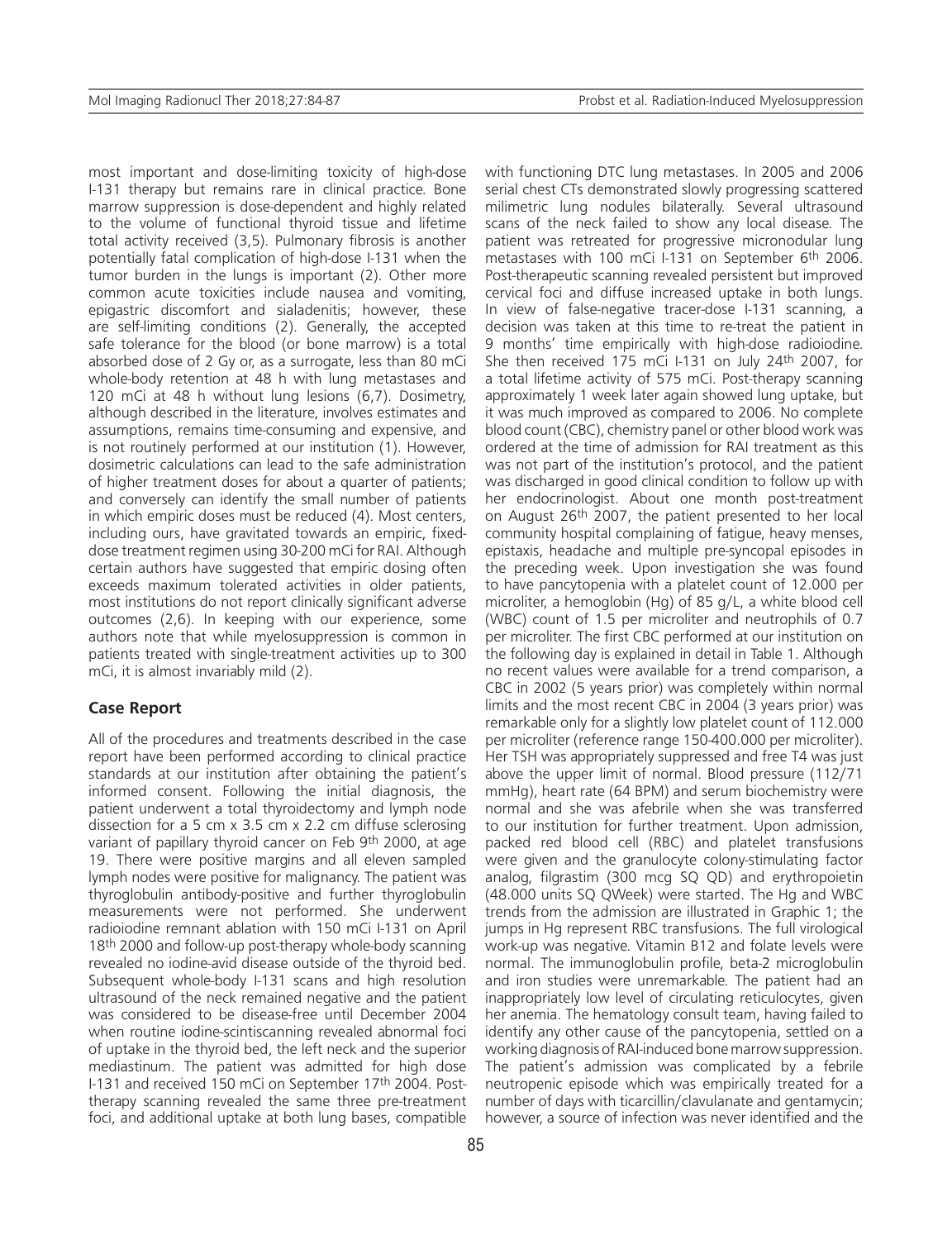fever resolved. A single episode of hypotension also arose and responded well to intravenous fluid challenge. RBCs, platelets and WBCs showed slow recovery towards the end of the admission period. She was discharged 17 days later in good condition with blood counts still below normal, to be followed up closely with her endocrinologist and other specialists. Extensive post-discharge testing was negative, including anti-nuclear antibodies, physical and chemical urinalysis, Westergren sedimentation rate, erythrocyte sedimentation rate, C-reactive protein and extractable nuclear antigen antibody screening. Follow-up consultations with hematology, rheumatology and other specialists failed to turn up any alternative diagnoses such as connective tissue diseases which could explain the cytopenia. The cytopenias

| Table 1. Complete blood count on presentation |
|-----------------------------------------------|
|-----------------------------------------------|

|                                                         |                |              | Reference                     | of the free inorganic iodine ti                                                                      |
|---------------------------------------------------------|----------------|--------------|-------------------------------|------------------------------------------------------------------------------------------------------|
| <b>CBC</b>                                              | <b>Result</b>  | Flag         | range                         | is variable and related to the                                                                       |
| Hemoglobin                                              | 75             | Low          | 120-152 g/L                   | renal function. However, due<br>fall of plasma radio-iodine co                                       |
| Red blood cells                                         | 2.27           | Low          | 4.10-5.10x10 <sup>12</sup> /L | dose to the bone marrow is I                                                                         |
| Hematocrit                                              | 0.2            | Low          | 0.360-0.450                   | of radioiodinated thyroid horr                                                                       |
| Mean corpuscular volume                                 | 88.1           |              | 80.0-96.0 fL                  | the second phase. The peak<br>highly variable, relating to the                                       |
| Mean corpuscular<br>hemoglobin                          | 33             |              | 27.0-33.0 pg                  | tissue present, both malignar<br>burden of tumor (or normal                                          |
| Mean corpuscular<br>hemoglobin concentration            | 375            | High         | 310-370 g/L                   | the case of a first ablative do<br>major factor in determining                                       |
| Red cell distribution width<br>coefficient of variation | 12.5           |              | 11.5-14.5 c/v                 | marrow for a given administer<br>exogenous thyroid hormone v                                         |
| Red cell distribution width<br>standard deviation       | 39.9           |              | 36.1-53.3 fL                  | seems to increase overall RAI<br>30%, although the clinical im                                       |
| Platelets                                               | 32             | Panic<br>low | 150-400x10 <sup>9</sup> /L    | (6,8,9). Administration of high<br>limited dose fractionation has                                    |
| Mean platelet volume                                    | 9.4            | Low          | 9.9-11.8 fL                   | (1). The general consensus i                                                                         |
| White blood cells                                       | 1.2            | Panic<br>low | 4.0-11.0x10 <sup>9</sup> /L   | potentially the most efficaciou<br>naturally selected by the expo:                                   |
| <b>Automated differential</b>                           |                |              |                               | 160                                                                                                  |
| Immature granulocytes                                   | 0.8            |              | N/A%                          | 140                                                                                                  |
| Neutrophils (%)                                         | 55.6           |              | 45.0-75.0%                    | 120                                                                                                  |
| Lymphocytes (%)                                         | 36.1           |              | 25.0-45.0%                    | 100                                                                                                  |
| Monocytes (%)                                           | 5              |              | 2.0-12.0%                     | Hg<br>(g/L)<br>80                                                                                    |
| Eosinophils (%)                                         | 2.5            |              | $0.0 - 6.0%$                  | 60                                                                                                   |
| Basophils (%)                                           | $\overline{0}$ |              | $0.0 - 2.0%$                  | 40                                                                                                   |
| Neutrophils (#)                                         | 0.7            | Low          | 1.8-7.5x10 <sup>9</sup> /L    | 20                                                                                                   |
| Lymphocytes (#)                                         | 0.4            | Low          | 1.2-3.5x10 <sup>9</sup> /L    |                                                                                                      |
| Monocytes (#)                                           | 0.1            | Low          | $0.2 - 0.8 \times 10^9 / L$   | 427.2007<br>5.28.2007<br>1.29.2007<br>1.302007<br>9.12007<br>9.22007<br>3.32007<br>9.52007<br>9.7200 |
| Eosinophils (#)                                         | $\overline{0}$ |              | $0.0 - 0.5 \times 10^9$ /L    |                                                                                                      |
| Basophils (#)                                           | 0              |              | $0.0 - 0.2 \times 10^9 / L$   | Hemoglol                                                                                             |
| CBC: Complete blood count                               |                |              |                               | Graphic 1. Hematologic parameters                                                                    |

spontaneously recovered as assessed in subsequent followups (Graphic 1). The last thyrogen-stimulated 2 mCi I-123 scan in October 2014 did not demonstrate active thyroid tissue. At the last clinical follow-up in June 2015, the patient had no evidence of recurrence of thyroid disease or signs of marrow suppression.

### **Discussion**

Following oral RAI administration, blood radioiodine concentrations follow 2 distinct phases. In the first phase (0-48 h) inorganic free iodine is absorbed through the GI mucosa and is quickly removed from plasma by thyroid tissue and the kidneys. The second phase (2-10 d) sees a rise in plasma RAI activity as radioiodinated thyroid hormone is released by functioning tissue (5). The area under the curve of the free inorganic iodine time-activity profile in phase 1 is variable and related to the total body iodine stores and renal function. However, due to the relatively brief rise and fall of plasma radio-iodine concentrations in phase 1, the dose to the bone marrow is largely related to the amount of radioiodinated thyroid hormone formed and released in the second phase. The peak of the second phase is also highly variable, relating to the amount of functioning thyroid tissue present, both malignant and benign. Therefore, the burden of tumor (or normal functioning thyroid tissue in the case of a first ablative dose post-thyroidectomy) is the major factor in determining the total dose to the bone marrow for a given administered activity (6). As opposed to exogenous thyroid hormone withdrawal, rhTSH stimulation seems to increase overall RAI clearance rates by as much as 30%, although the clinical implications of this are unclear (6,8,9). Administration of high doses of I-131 as opposed to limited dose fractionation has several purported advantages (1). The general consensus is that the first treatment is potentially the most efficacious as radio-resistant clones are naturally selected by the exposure (2). Tumor heterogeneity



*WBC: White blood cells, Hg: Hemoglobin*